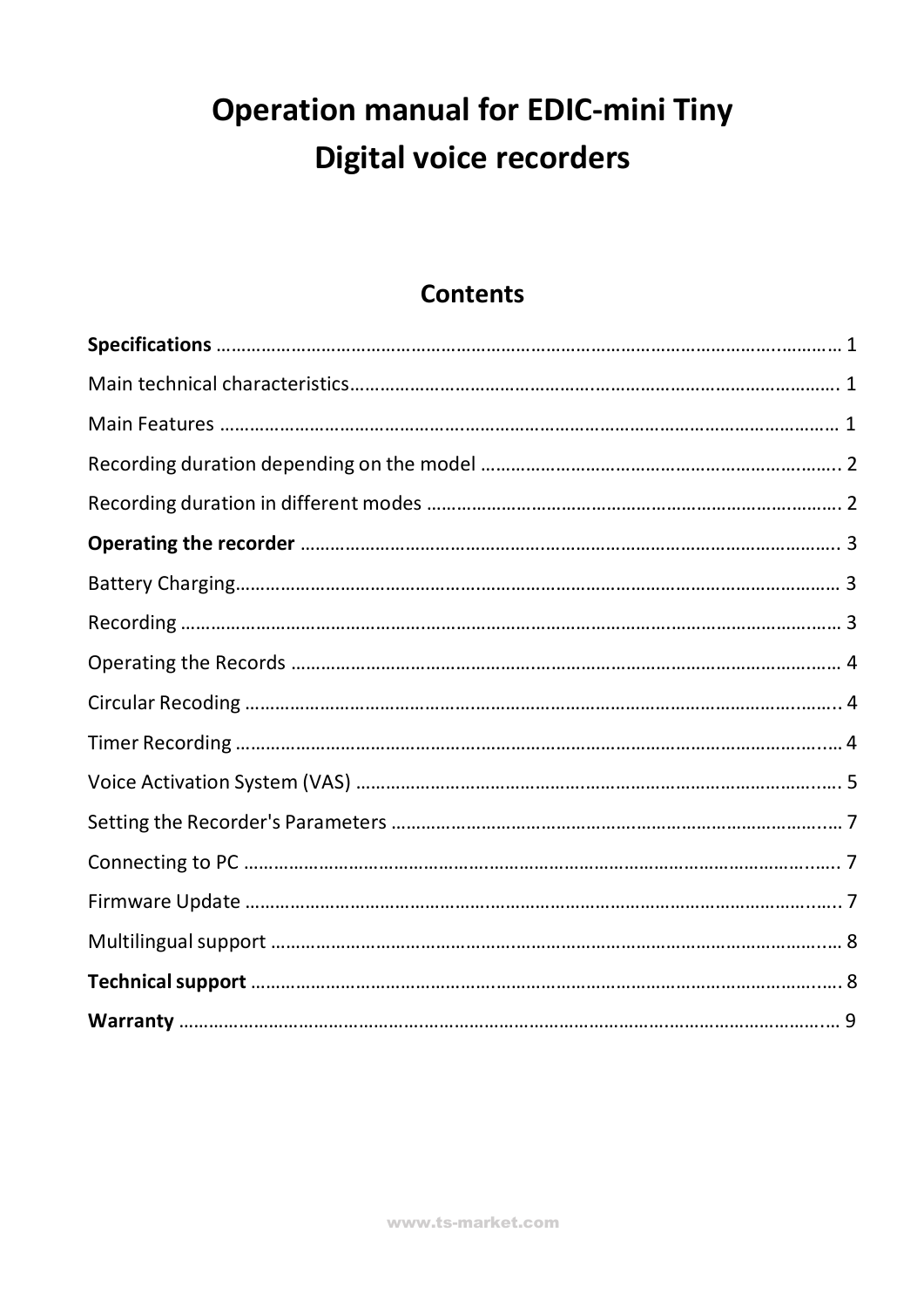## **Specifications**

### **Main technical characteristics**

| Model        | Power<br>supply                                    | <b>Dimensions</b><br>$(mm)$ ;<br>Case | (g) | Weight Autonomy<br>$(hours)*$ | Signal-<br>to-<br>noise,<br>dB | Sensitivity | rates<br>(kHz) | Sampling Frequency <br>Recording <br>band<br>(kHz) | mode   |
|--------------|----------------------------------------------------|---------------------------------------|-----|-------------------------------|--------------------------------|-------------|----------------|----------------------------------------------------|--------|
| A60-<br>300h | Li-Pol<br>130mA/h<br>rechargeable<br>battery       | 40x35x9<br>wooden                     | 10  | 25                            | 64                             | up to $15$  | up to 12       | $0,1-10$                                           | stereo |
| A62-<br>300h | Li-Pol<br>130mA/h<br>rechargeable<br>battery       | 49x19x14<br>plastic                   | 12  | 25                            | 64                             | up to 15    | up to 12       | $0,1-10$                                           | stereo |
| A65-         | Li-Pol<br>750mA/h<br>2400h rechargeable<br>battery | 54x37x11<br>wooden                    | 27  | 170                           | 64                             | up to 15    | up to 22       | $0,1-10$                                           | mono   |
| B47-<br>300h | $G13-A$<br>battery/<br>Zinc-air<br>battery         | 50x15<br>metal                        | 19  | 40/160                        | 64                             | up to 9     | up to 22       | $0,1-10$                                           | mono   |
| A45-<br>150h | Li-Pol<br>150mA/h<br>rechargeable<br>battery       | 79x9<br>metal                         | 13  | 30                            | 64                             | up to 9     | up to 22       | $0,1-10$                                           | mono   |

#### **Main Features**

- Audio data record in WAV format
- Built-in real time clock with calendar
- 2 timers to start recording at the preset time (daily or once)
- Voice Activation System (VAS)
- Circular recording mode
- Built-in markers to determine records' authenticity
- Password protection of the access to the Recorder's contents
- Status indication with one LED
- Operating lifetime 3 years
- Permissible temperature of operation and storage 0-40C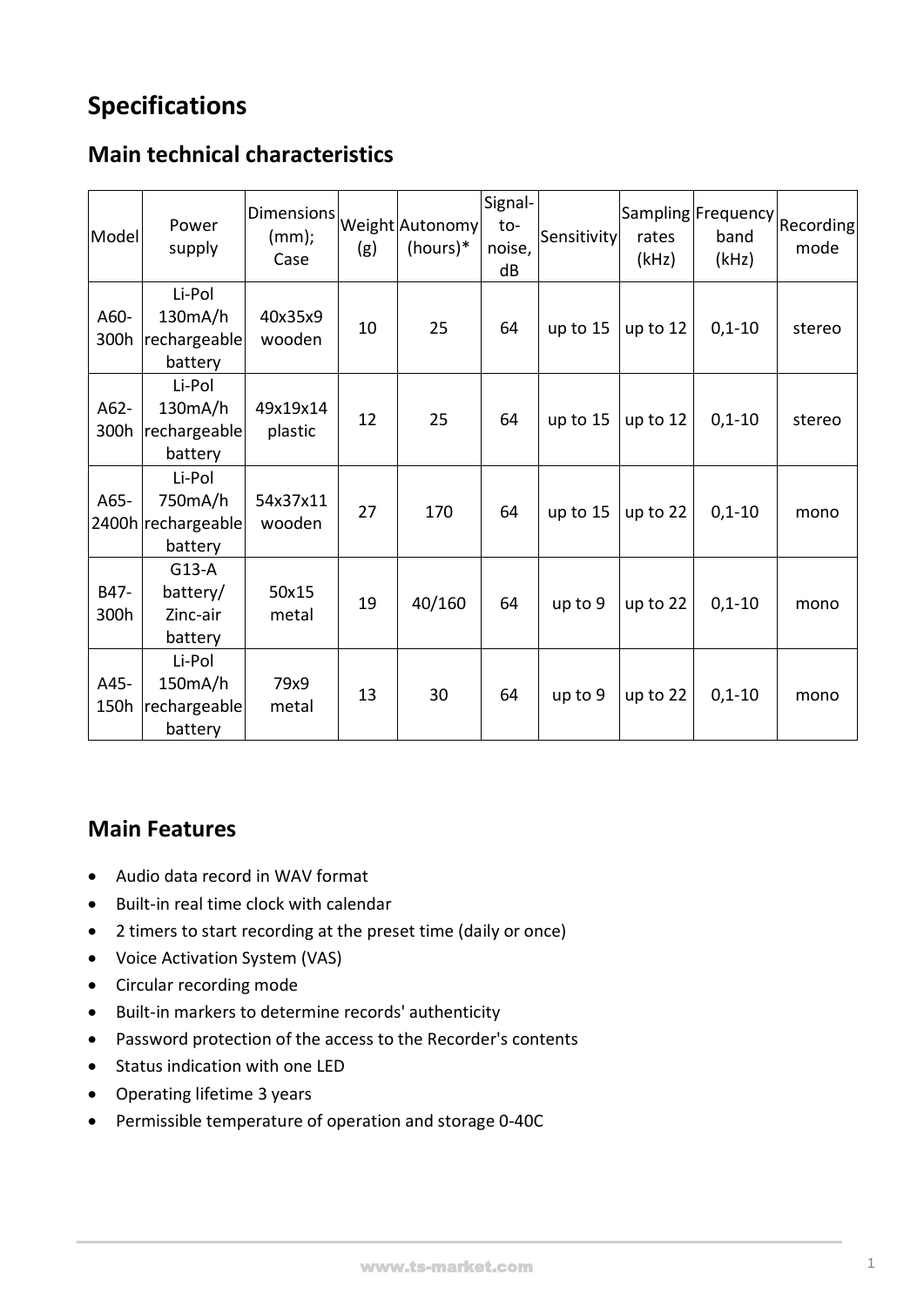## **Recording duration depending on the model modification**

| Model modification | Recording time<br>in hours | Built-in memory  |  |  |
|--------------------|----------------------------|------------------|--|--|
| 150h               | 150 hours                  | 1 Gb             |  |  |
| 300h               | 300 hours                  | 2 <sub>6b</sub>  |  |  |
| 600h               | 600 hours                  | 4 Gb             |  |  |
| 1200h              | 1200 hours                 | 8 Gb             |  |  |
| 2400h              | 2400 hours                 | 16 <sub>Gb</sub> |  |  |

#### **Table 1**

\* for record mode 8kHz, 2-bit ADPCM compression.

#### **Recording duration in different modes**

The model modification 150h/300h/2400h means the recording time in hours in 2-bit ADPCM at a sampling rate 8 kHz.

Various settings of the recorder allow you to optimally choose the ratio of quality and duration of recording to your requirements. At the same time, you should consider that the sampling frequency determines the band of recorded frequencies, and the compression method determines the quality and memory consumption during recording.

The best recording quality (but the largest memory consumption) is achieved in the non-compression, then according to the degree of deterioration of the recording quality (and reduction of memory consumption), the modes follow: logarithmic (u-Law), 4-bit ADPCM, 2-bit ADPCM.

#### **Appendix 1 Recording time**

in hours at different settings in mono mode with built-in memory 1 GB:

| kHz/        | Without     | Compression | 4-bit ADPCM | 2-bit ADPCM |  |
|-------------|-------------|-------------|-------------|-------------|--|
| compression | compression | uLaw        |             |             |  |
| 5.5 kHz     | 41.5        | 52          | 103.5       | 206.5       |  |
| 8 kHz       | 28.5        | 36          | 71          | 142.5       |  |
| 11 kHz      | 20.5        | 26          | 51.5        | 103.5       |  |
| 16 kHz      | 14.5        | 18          | 35.5        | 71          |  |
| 22 kHz      | 10.5        | 13          | 25          | 51.5        |  |

*The time is specified approximately when recording in mono mode. For stereo mode, the recording time will be halved. To calculate the recording time on your model, use the formula: recording time in the selected mode \* the memory capacity of your recorder in GB.*

Additionally, it should be noted that recording modes with a high sampling rate increase the current consumption of the recorder and, as a result, reduce battery life (charged battery).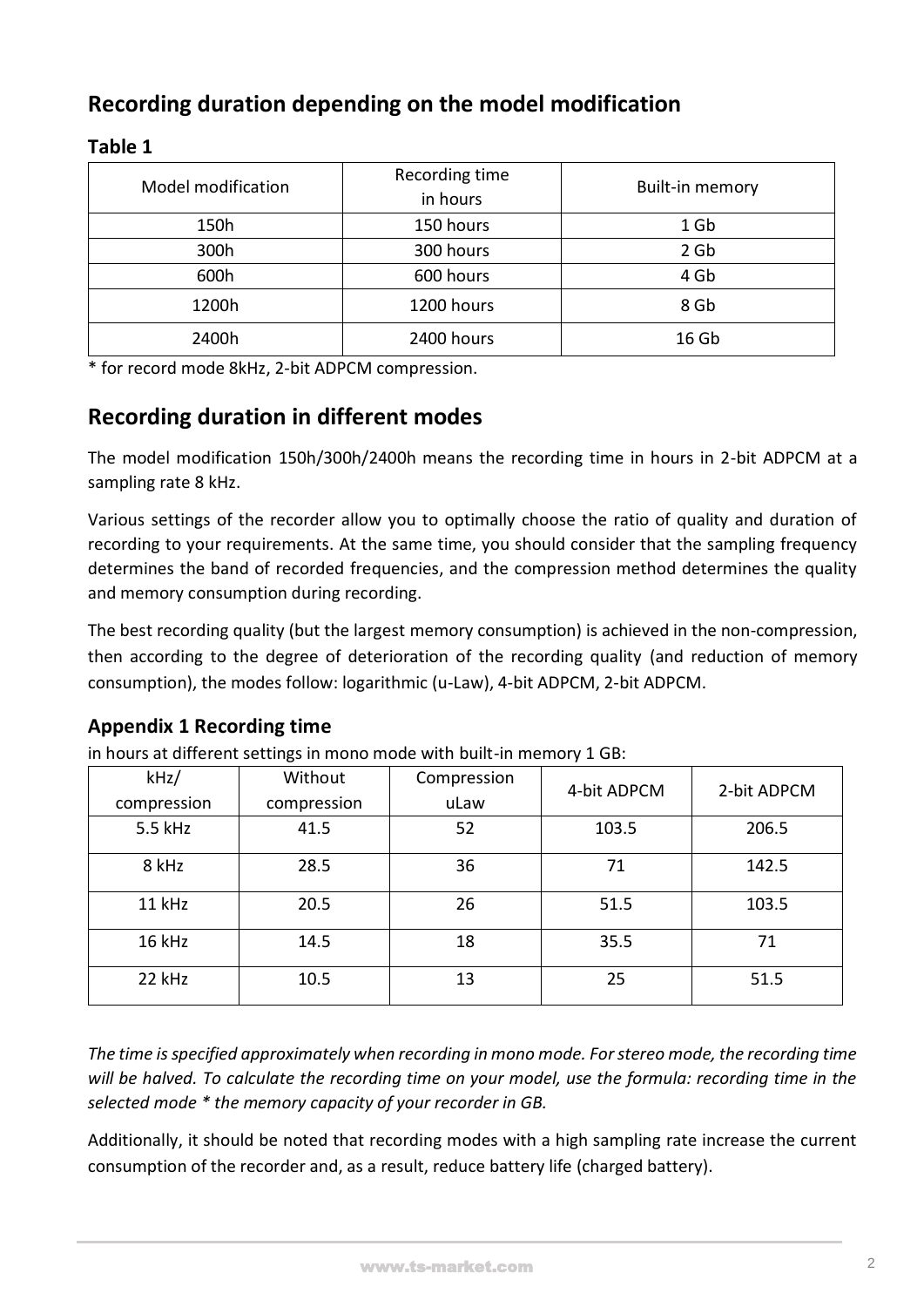## **Operating the Recorder**

## **Battery Charging (for models with rechargeable batteries)**

Before using the Recorder, make sure the rechargeable battery is fully charged. If there is a necessity, charge the internal battery of the Recorder. To do this use interface cable from the delivery set to connect the device to the PC or power supply with regular USB output.

Charging process is accompanied by smooth lightening and attenuation of LED with an interval of 1 to 4 seconds, depending on the current battery charge level. The shorter the interval, the fuller battery charge level is. With battery fully charged, this interval decreases to zero. Full charging takes about 3- 5 hours.

When charging is completed, disconnect the cable from the computer or charger.

*Attention! Even if you don't use a voice recorder, you need to recharge the battery at least once a month. Otherwise, the battery may fail, which is not a warranty case.*

#### **Recording**

To start recording, turn the recording switch to the "ON" ("REC") position. The LED flashes 5 times, and recording starts.

During recording, the LED is flashing in two series of flashes, the number of flashes in the first series indicating battery charge level and in the second series - free memory capacity, as shown in the following Table:

| <b>Number of flashes</b> | <b>Battery charge level</b><br>(1st series) | <b>Free memory capacity</b><br>(2nd series) |
|--------------------------|---------------------------------------------|---------------------------------------------|
|                          | 70-100%                                     | 75-100%                                     |
|                          | 30-60%                                      | 50-75%                                      |
|                          | $0 - 30%$                                   | 25-50%                                      |
|                          |                                             | 1-25%                                       |

The interval between the first and second series of flashes is approximately 7 seconds, and between the second and first is approximately 14 seconds.

To stop recording, turn the switch to the "OFF" ("STOP") position.

Recording also automatically stops when the battery is completely discharged or when the memory is full.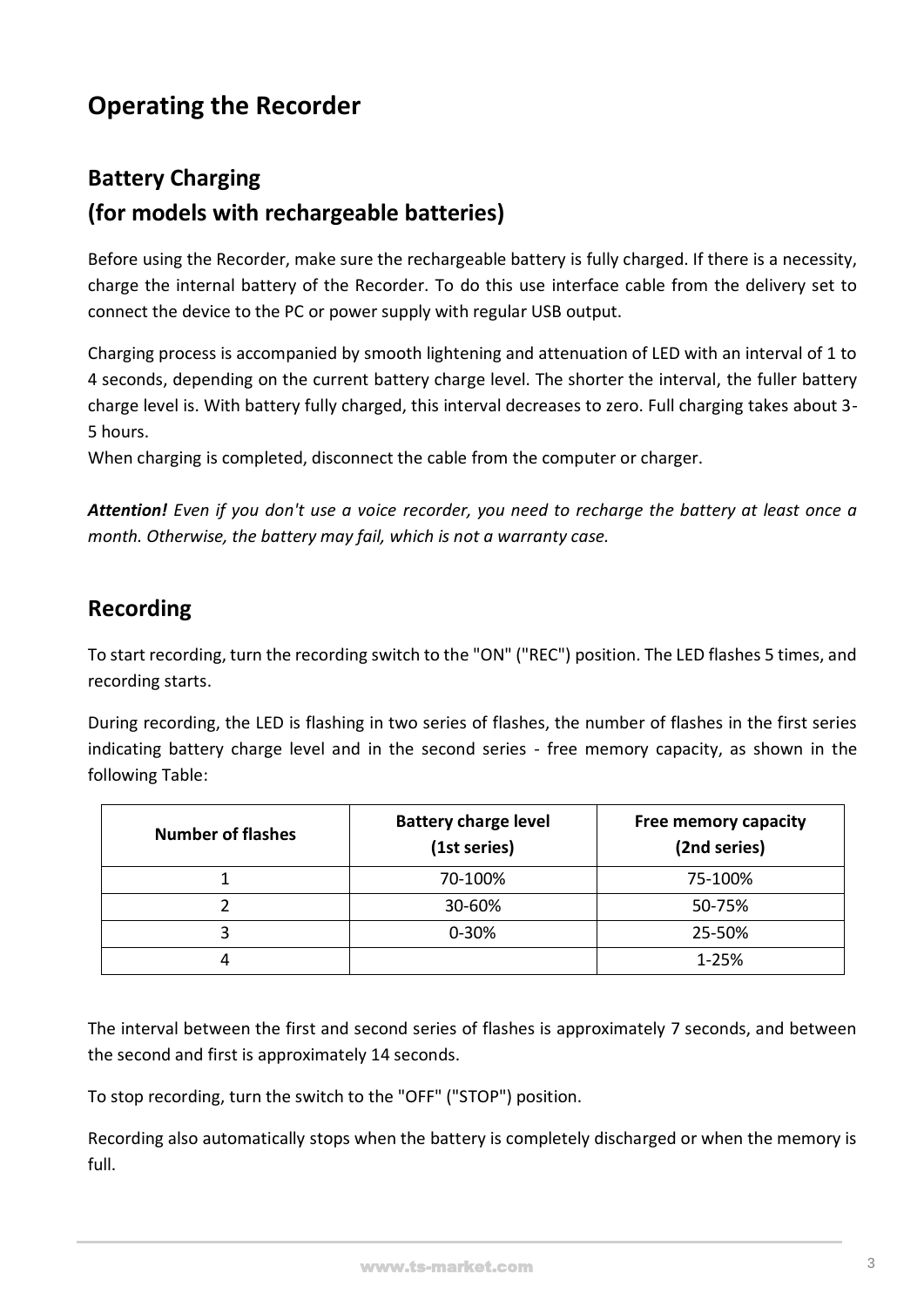For the **A62 model**, when recording in stereo format, you must connect the second microphone included in the package. The voice recorder is designed to provide full-fledged stereo recording (sound wave length = approximately 30 cm).

#### **Operating the Records**

To playback, copy or delete records made, connect the Recorder to the PC using interface cable (the recorder must not be in recording mode when connected).

A new removable media will appear in the system. Launch from it "RecMenager.exe". The contents of your voice recorder will be displayed in the left part of the program window. Select the recording, rightclick and select "Copy to PC" in the context menu. The recording will be converted to "WAV" format and will be visible in the right part of the program window. To playback a recording, double-click it with the left button. To disconnect the recorder from the PC, be sure to safely remove the device, then disconnect the USB cable from the PC, then from the recorder

*Operating system requirements: Windows XP, Windows Vista, Windows 7, Windows 8, Windows 10.*

### **Circular Recoding**

Circular recording makes it possible to continue recording by deleting older record files after the Recorder's memory is full. Thus, the memory will always contain the most recent data that stopped being recorded when the recording was turned off. The user can take both the entire and only part of the recorder's memory for circular recording. The amount of allocated memory determines the duration of the received circular recording.

*Note! Circular recording is not available when recording in "stereo mode with sampling frequencies of 11kHz, 16kHz and 22kHz" (for voice recorders that have the ability to work in stereo recording).*

#### **Timer Recording**

The Recorder provides the option to automatically start and stop recording at the preset time using Timer. The Timer has two modes of operation: Daily and Once. Daily Timer automatically starts and stops recording every day at the same preset time. Once Timer enables it to specify particular time and date to start and stop recording.

1. When setting up Once Timer, you need to set the start date and time of recording and the end date and time of recording. For example, "start 31.12.2011 23:00 stop 03.01.2012 10:00" - with these settings, your voice recorder will record from 23 hours on December 31, 2011 to 10 hours on January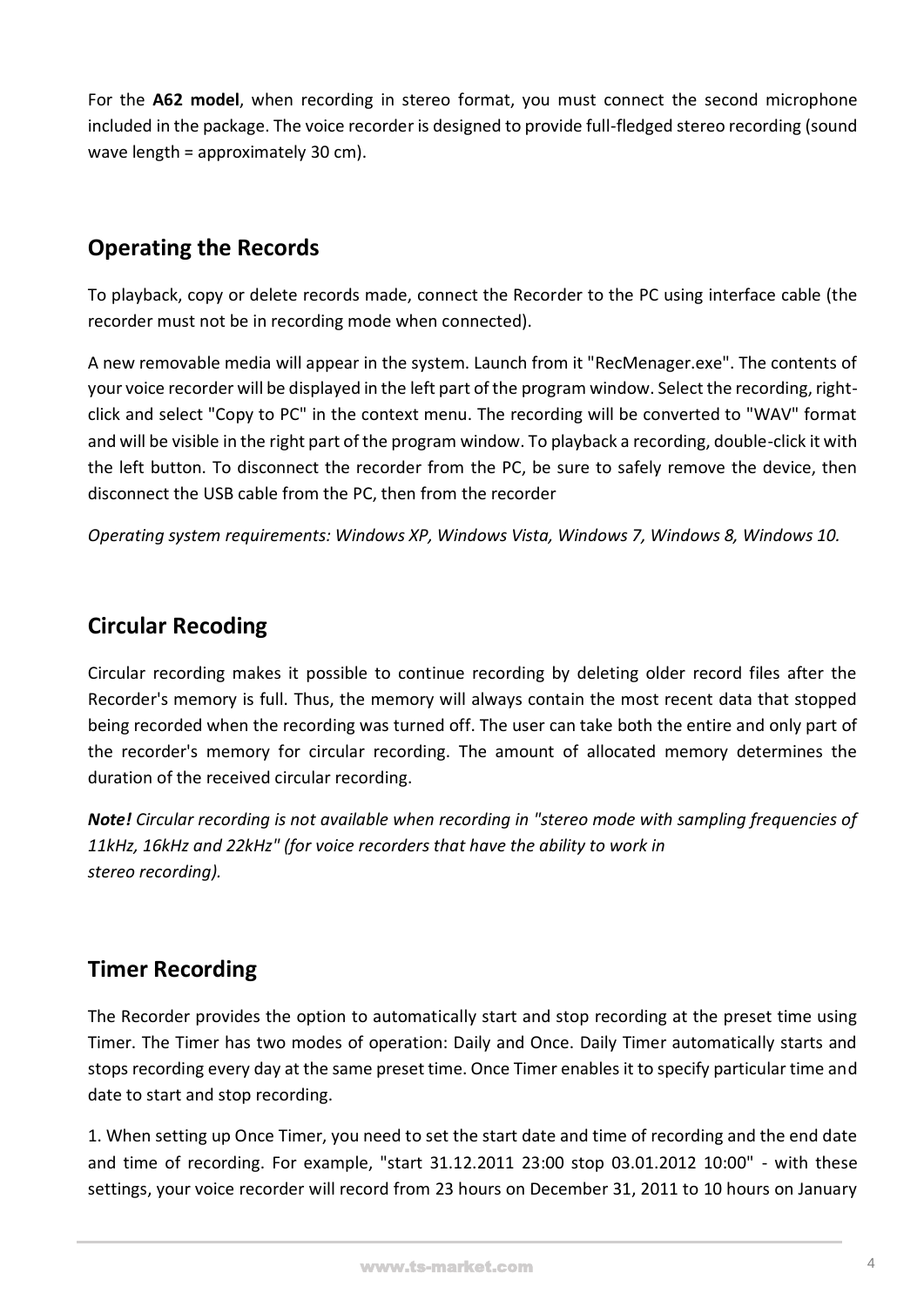3, 2012. But when setting up, you should take into account the capabilities of your voice recorder, whether there is enough memory for such a recording time, this can be viewed in the RecManager "min. continuous recording time" and whether the power source of your voice recorder (battery or accumulator) will be enough for this time, and this can be found out from **Appendix 1**.

2. When setting up the Daily Timer, you need to set the recording start time and the recording end time. For example, "start 09:20 stop 13:05" - with such settings, the recorder will turn on daily at 9:20 and turn off at 13:05, and this will happen until the entire memory is filled or the power supply runs out or you remove the mark on the use of the daily timer.

3. You can use both timers at once, but when setting it, keep in mind that the timers should not overlap or touch.

Recordings will be made as long as there is free memory in the recorder and the battery (battery) is sufficient for operation.

Timer recording can be stopped by pressing the recorder button for 2-3 seconds or by switching the button to the "REC" position and back to the "STOP" position.

*If you have set the recorder to work on a timer, then you do not need to turn on the recorder for recording, as it will turn on automatically when the internal clock of the recorder coincides with the time set for the timer.*

## **Voice Activation System (VAS)**

Voice Activation System (VAS) properly configured can significantly (up to 100 times) reduce both memory consumption and energy consumption from the power source.

If the signal level is less than the one set in the settings (VAS level), then not the sound from the microphone is recorded in memory, but only the amount of time during which the threshold was not exceeded (the duration of silence). When the signal level exceeds the set threshold, sound will record in memory. Then, when the signal from the microphone again becomes less than the set threshold, then after a while (set during setup) the recorder will stop recording sound into memory again, it only remembers how long the silence lasted. This continues until the recording is turned off.

The indication during recording with VAS looks like during general recording (two series of flashes) when the signal has exceeded the set threshold and a constant weak LED glow when the signal is below the threshold (silence).

When uploading a recording to a PC, you can specify what needs to be done with pauses (with silence): save them in the uploaded file, or not. If the pauses are saved, the duration of the received recording will correspond to the time during which the recording took place, and the moments when the signal was below the set threshold will be listened to as complete silence. The duration of silence corresponds to the time when the signal was below the configured threshold. If pauses are not saved, then the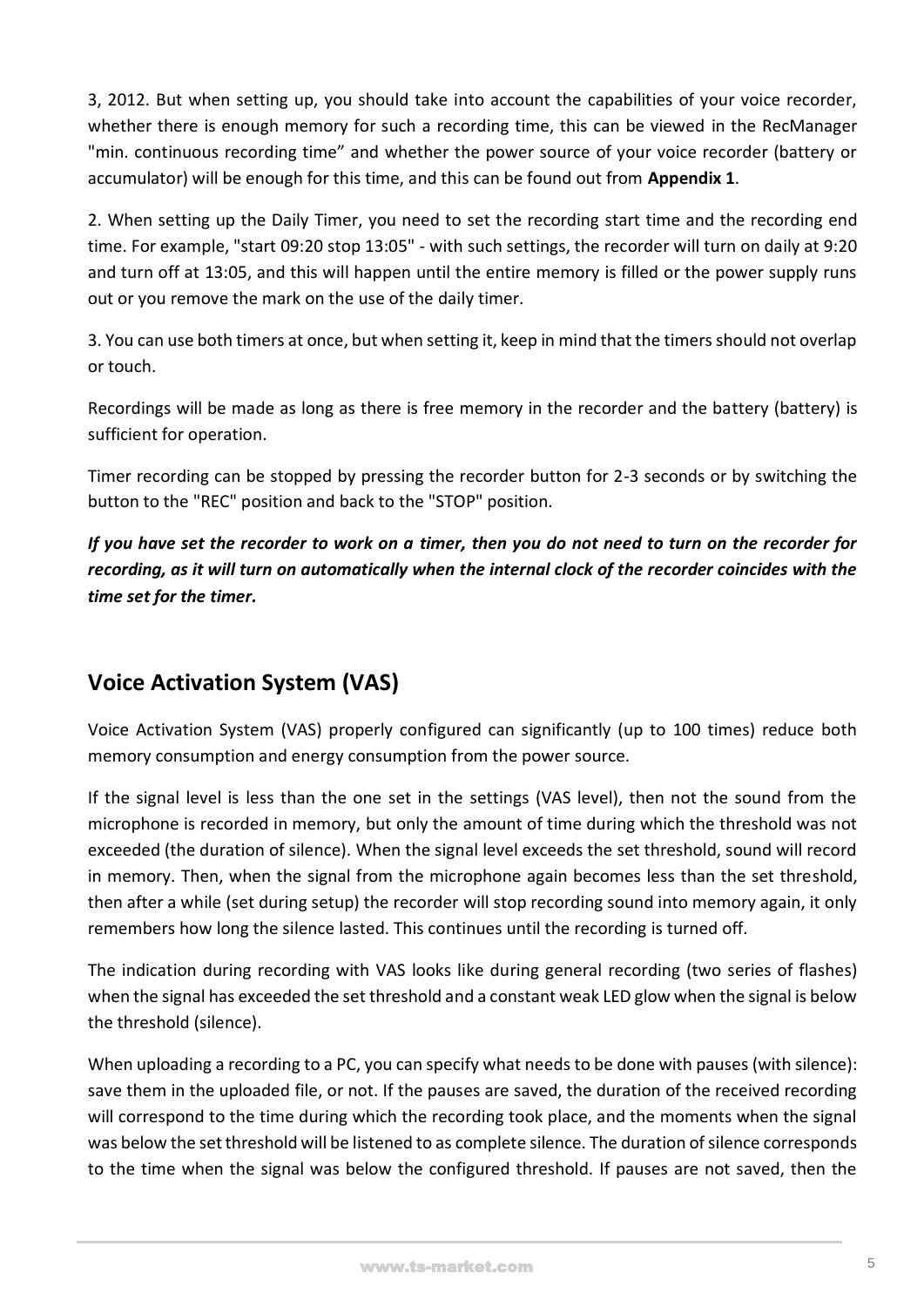resulting recording will consist only of the recorded parts (when the signal exceeded the threshold) without taking into account pauses. These parts will be played one after the other without interruption.

#### **Configuring VAS**

1. To configure the voice activation system (VAS), there are two parameters - the VAS level and the VAS time.

2. The VAS level is adjusted from 0 to -55 dB, while it should be taken into account that at 0 dB, in order for the recorder to turn on for recording, you should practically shout into the microphone of the recorder, and at -55 dB, the slightest rustle is enough and the recorder will start recording.

3. The VAS time is adjustable from 1 to 15 seconds. If you set the VAS time to 1 second, then the recording inside the file will break into many pieces when pauses in the conversation for more than 1 second. If you set 15 seconds, then after any knock, the recorder will continue recording for 15 seconds, including silence, which is also not very good in some cases. Therefore, we recommend setting the VAS time to 7 seconds.

4. It is more difficult with the recommendations of the VAS level, since the recording conditions can be completely different (in an empty room, in an apartment with carpets, on the street or in a car). The correctness of choosing the VAS level will come with experience, but for now we recommend doing this — set the VAS level to, say, 20 dB (do not forget to press the button in the RecManager "apply settings to the recorder" after changing the parameters) after disconnecting the recorder from the PC, turn on the recorder for recording and place it in the place where the recorder will be located during recording. With silence that does not need to be recorded, after turning on the recorder for recording, the recording will last for a few more seconds (this is the VAS time that you set in the settings), after which the recorder will switch to standby mode for a useful signal (the sound that you need to record) what will be evidenced by the dim glow of the LED. If the VAS level is set correctly, after you start talking, the recorder will switch to recording mode, which will be indicated by the flashing of the LED. After the end of the speech and the VAS time, the recorder should switch to the standby mode of a useful signal.

5. If the voice recorder does not enter the standby mode of a useful signal during silence, then the VAS level must be changed closer to zero (if it was -20 dB, then -17 dB must be set).

6. If, when a useful signal appears, the recorder does not switch to recording mode, then the VAS level should be changed closer to -55 dB (if it was - 20 dB, then it should be set to -25 dB).

*In recorders, it is possible to use the VAS system with timers at the same time, while it should be taken into account that in this case it is not necessary to turn on the recorder for recording, but it will turn on for recording itself when the time that you set on the timer is reached, taking into account that you have synchronized the clock a voice recorder with time on a PC.*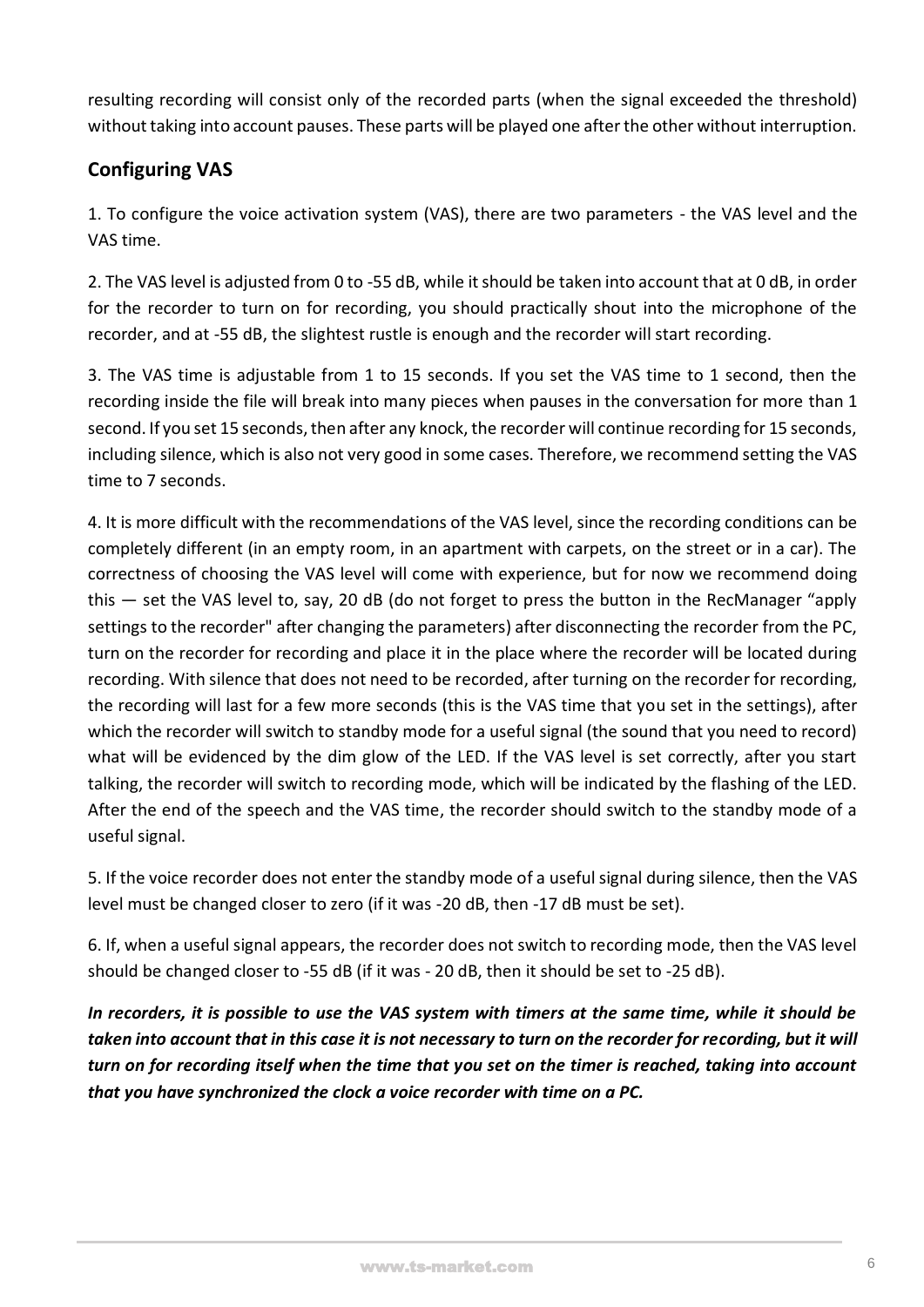#### **Setting the Recorder's Parameters**

#### *Attention! After any changes, do not forget to click the button "Apply settings to the recorder".*

The voice recorder is configured using the program "RecManage.exe ". This program provides the adjustment of all possible parameters of the recorder:

- Enabling and configuring Timers
- Enabling and configuring VAS
- Enabling and configuring Circular Recording
- Setting the recording quality
- Setting up the control method (depends on the recorder model)
- Password protection of access to the voice recorder
- Sync the time and date of the recorder with a PC
- Moving records (and files) both from the recorder to the PC and back. To set up the recorder, you need to connect the recorder using the supplied cable, run the program "RecManager.exe " located in the internal memory of the recorder and configure the parameters you need. The "RecManager manual for Edic Tiny" is located in the internal memory of the recorder.

### **Connecting to PC**

First, connect the USB cable to the recorder, then to the USB port of the computer. A removable media will appear in the system. Open it and run the file "RecManager.exe". After launching the program, the voice recorder will be detected by the computer, and its contents will be displayed in the program window. Perform the operations you need. Close the "RecManager" program. Disconnect the cable from the USB port of the PC, then from the recorder.

#### *Notes*

- Do not turn off the recorder when performing any operations in the program "RecManager.exe". This can lead to data corruption (during such operations, the voice recorder LED flashes).
- When the recorder is connected to a PC, recording is not possible. If the recorder is in recording mode, then after connecting to the PC, recording stops and the recorder connects to the PC.

#### **Firmware Update**

1. Download from the website the new firmware ET\_FW\_Updater and the image recording program ImgWriter.zip (unpack it).

2. Turn on the voice recorder (applies to voice recorders that have a power switch).

- 3. Connect the voice recorder to the computer.
- 4. Run the program:
- for voice recorders with a battery: ET\_FW\_Updater\_XX\_X\_Acc.exe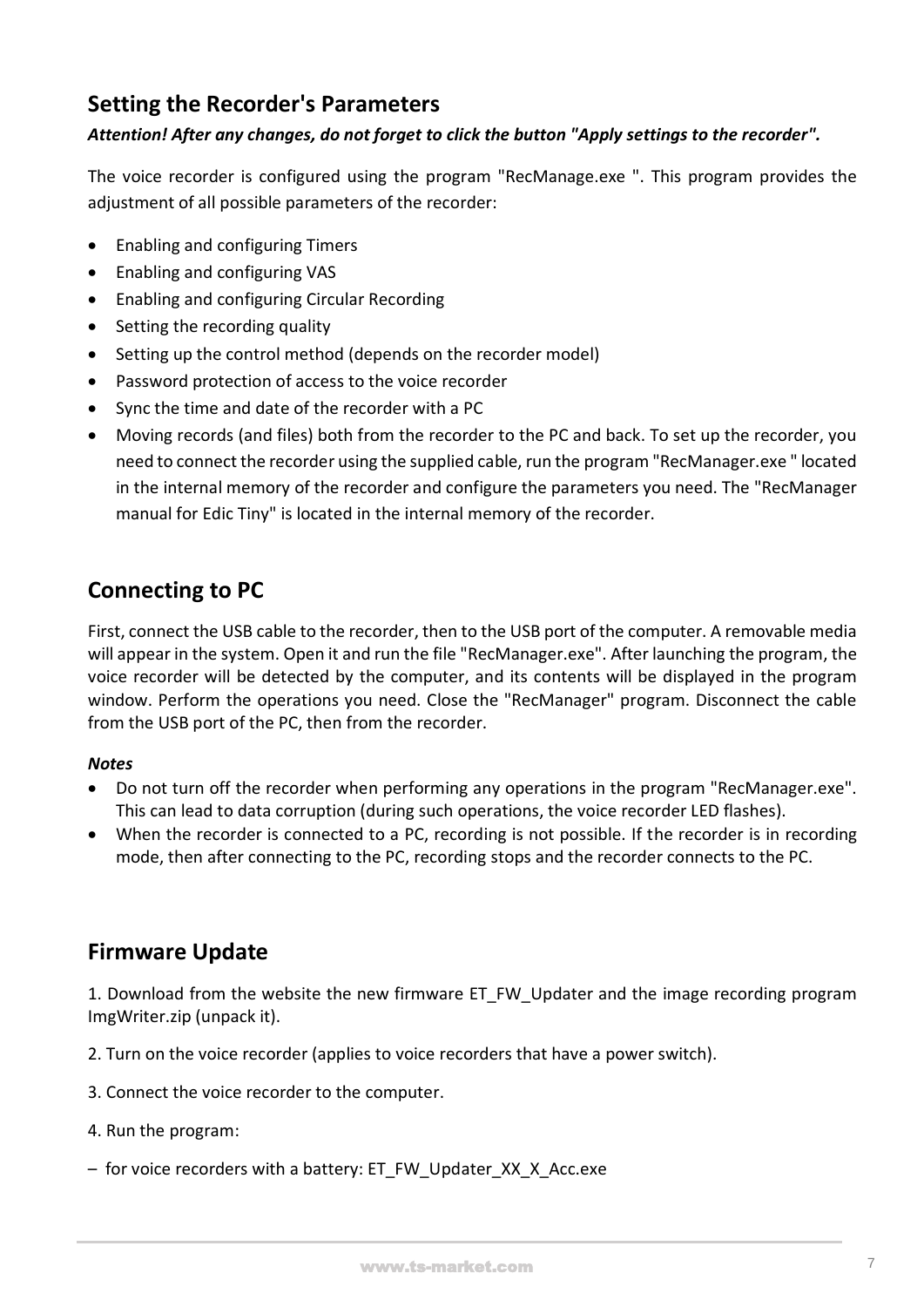– for voice recorders with a battery: ET\_FW\_Updater\_XX\_X\_Bat.exe where XX\_X is the index and firmware number.

5. Follow the instructions of the program.

6. When the firmware update is complete, run the program: ET\_ImgWriter.exe, which will record the program "Recmanager" into the recorder's memory. If you have Windows Vista or Windows7 operating system installed, this program must be run "as administrator".

7. Follow the instructions of the program.

8. When recording is complete, *disconnect the recorder from the computer and reconnect it*. A new removable media will appear in the system, on which the program "RecManager" will be located.

#### **Multilingual support**

The program "RecManager" allows you to use, at your choice, Russian or English. Optionally, you can translate the names of buttons, program messages, etc. into another language. To do this, you will need to download an image recording program from the website. Unzip the folder and in the ImageFiles folder, edit the RecManager rus.lng (or RecManager eng.lng) files as follows:

- in the first line of the file, change the code page number to the code page number of your language;

- translate titles and messages from Russian or English into the user's language and replace the text in the file with this translation;

- rename the files to EdicTiny xxx.lng and RecManager xxx.lng, where xxx is the abbreviated name of the user's language (in Latin letters). After that, run the image recording program. After the next launch of the RecManager program, the user's language selection will be available in the "Language" menu.

In order for the support of this language to be included in the program installer, the user can send to support@ts-market.com the file corrected by him. The installer with support for the new language will be posted on the site for general use.

#### **Technical Support**

Technical support is available by e-mail:

#### **support@ts-market.com**

We are constantly working to improve the software and documentation. You can always download the latest version of the software for free and get information on products on our website:

#### **https://www.ts-market.com**